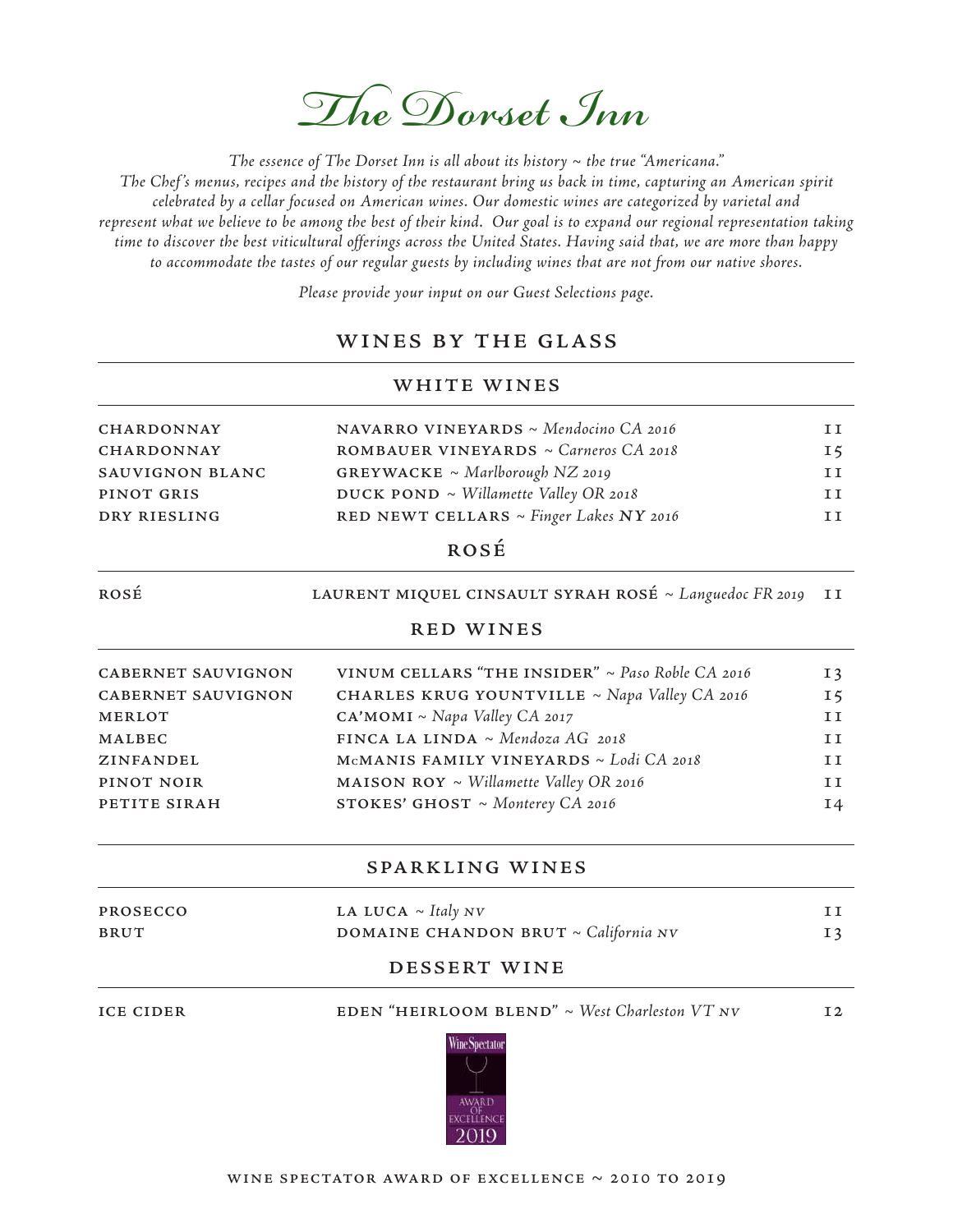| 1               | MUMM BRUT PRESTIGE ~ Napa Valley CA NV                         | 46  |
|-----------------|----------------------------------------------------------------|-----|
| $\mathbf{2}$    | ARGYLE VINTAGE BRUT $\sim$ Willamette Valley OR 2014           | 55  |
| $\overline{3}$  | ROEDERER L'ERMITAGE BRUT ~ Anderson Valley CA 2009             | 105 |
| $\overline{4}$  | MICHELLE BRUT $\sim$ Columbia Valley WA NV                     | 30  |
| $5\overline{)}$ | <b>GRUET WINERY BLANC DE NOIRS</b> $\sim$ Albuquerque NM NV    | 3I  |
| 6               | KORBEL BRUT ~ California NV                                    | 32  |
| 7               | PUTNEY BUBBLY SPARKLING APPLE CIDER Non-Alcoholic ~ Vermont NV | 29  |
| 8               | FRANCIS FORD COPPOLA SOFIA BLANC DE BLANCS ~ Monterey CA 2017  | 38  |
| 9               | DOMAINE CHANDON ROSÉ ~ California NV                           | 40  |
| I0              | DOMAINE CHANDON BRUT ~ California NV                           | 52  |
| II              | SCHRAMSBERG VINEYARDS BRUT ROSÉ ~ North Coast CA 2015          | 75  |
| 12              | GLORIA FERRER BRUT ~ Sonoma CA NV                              | 40  |
| I <sub>3</sub>  | SABER BRUT ROSE "SINGLE VINEYARD" ~ Monterey CA NV             | 48  |
|                 | See our Import Selections for French Champagnes                |     |

# WHITE VARIETALS

# sauvignon blanc

| 2I | FERRARI-CARANO ~ Sonoma County CA 2018                     | 33           |
|----|------------------------------------------------------------|--------------|
| 22 | CAKEBREAD CELLARS ~ Napa Valley CA 2018                    | 58           |
| 23 | STAG'S LEAP "AVETA" ~ Napa Valley CA 2017                  | 46           |
| 24 | WATERBROOK ~ Columbia Valley WA 2015                       | 30           |
| 25 | $FROG'S LEAP \sim Rutherford Napa Valley CA 2018$          | 40           |
| 26 | CHATEAU ST. JEAN ~ Sonoma CA 2017                          | 3I           |
| 27 | MERRY EDWARDS ~ Russian River Valley CA 2017               | 7 I          |
| 28 | HONIG VINEYARD & WINERY ~ Napa Valley CA 2018              | HALF $17/34$ |
| 29 | <b>UPPERCUT</b> ~ North Coast CA 2016                      | 33           |
| 30 | RODNEY STRONG "CHARLOTTE'S HOME" ~ Northern Sonoma CA 2018 | 30           |
| 3I | EDNA VALLEY VINEYARDS ~ Central Coast CA 2017/2018         | 30           |

## CHARDONNAY

| 46 | KISTLER "LES NOISETIERS" ~ Sonoma Coast CA 2018                | <b>IIO</b>      |
|----|----------------------------------------------------------------|-----------------|
| 47 | <b>FAR NIENTE</b> ~ Napa Valley CA 2017                        | <b>IIO</b>      |
| 48 | <b>CAKEBREAD CELLARS</b> ~ Napa Valley CA 2016/2017            | 7 I             |
| 49 | MER SOLEIL SILVER UNOAKED ~ Monterey County CA 2016/2017       | 62              |
| 50 | TREFETHEN "ESTATE" ~ Oak Knoll District Napa Valley CA 2017    | 60              |
| 5I | LA CREMA ~ Sonoma Coast CA 2017                                | HALF 2 I $/4$ I |
| 52 | <b>GROTH HILLVIEW VINEYARD</b> ~ Napa Valley CA 2014/2015      | 60              |
| 53 | CAMBRIA BENCHBREAK ~ Santa Maria Valley CA 2015/2017           | 46              |
| 54 | CHATEAU STE. MICHELLE ~ Horse Heaven Hills Canoe Ridge WA 2016 | 44              |
| 55 | SONOMA-CUTRER ~ Sonoma Coast CA 2018                           | HALF 22 $/43$   |
| 56 | ROMBAUER VINEYARDS ~ Carneros CA 2018                          | 59              |
| 57 | RAMEY WINE CELLARS ~ Sonoma Coast CA 2013/2016                 | 75              |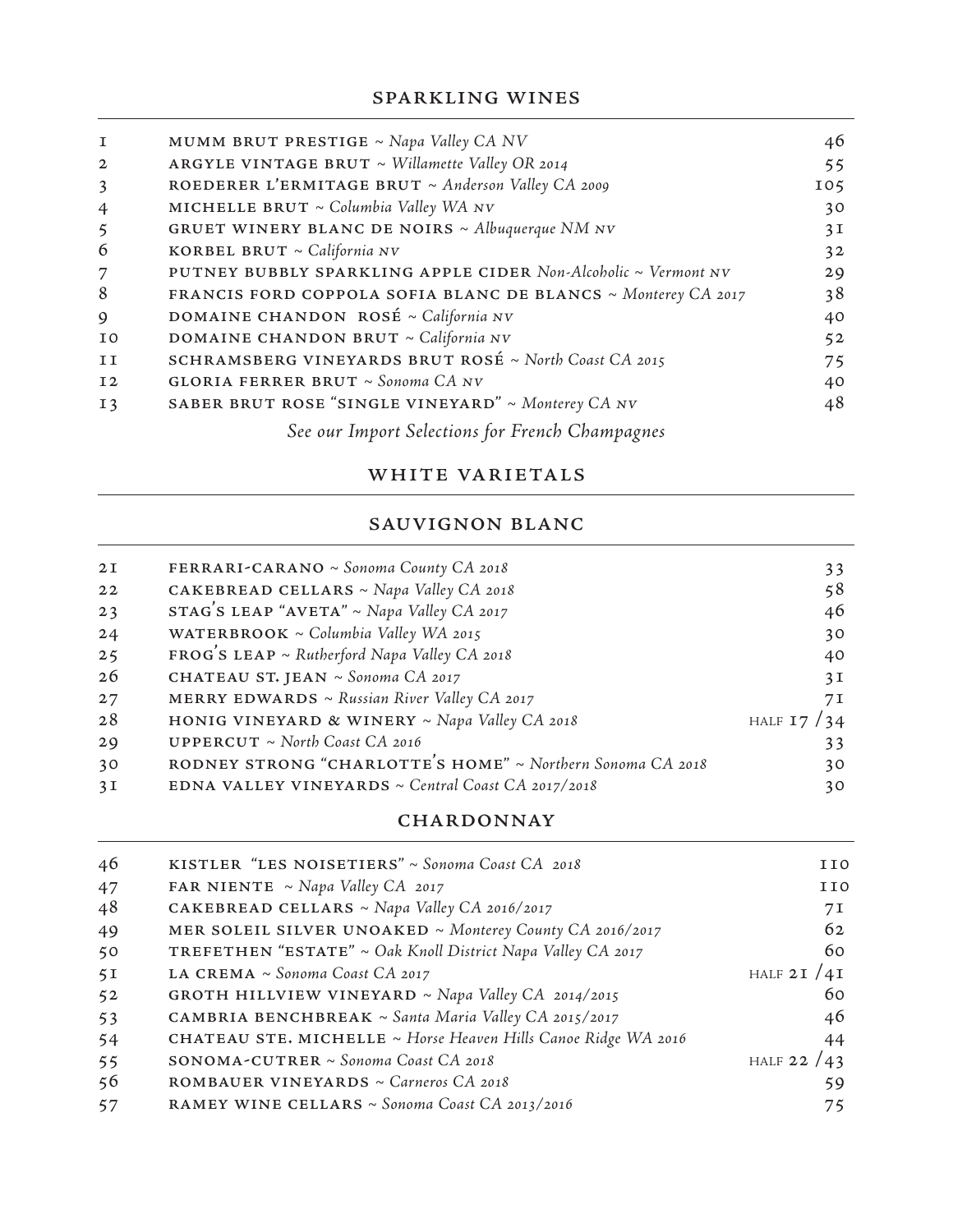| 58             | <b>MICHAEL POZZAN</b> ~ Russian River Valley Sonoma County CA 2016/2017 | 30           |
|----------------|-------------------------------------------------------------------------|--------------|
| 59             | CLOS DU BOIS ~ California 2017                                          | HALF $16/32$ |
| 60             | <b>ACROBAT WINERY ~ Oregon 2017</b>                                     | 33           |
| 61             | KENDALL-JACKSON VINTNER'S RESERVE ~ California 2017                     | 30           |
| 62             | CLOS PEGASE ESTATE GROWN ~ Carneros CA 2014/2017                        | 52           |
| 63             | FOXGLOVE UN-OAKED ~ Central Coast CA 2018                               | 4I           |
| 64             | <b>CHATEAU MONTELENA</b> ~ Napa Valley CA 2015/2016                     | 76           |
| 65             | <b>CHEHALEM</b> "INOX" UNOAKED ~ Willamette Valley OR 2015              | 37           |
| 66             | NAVARRO VINEYARDS ~ Mendocino CA 2016                                   | 44           |
| 67             | <b>CHALK HILL</b> ~ Russian River Valley CA 2015/2016                   | 81           |
| 68             | FRANCIS COPPOLA DIAMOND COLLECTION ~ Monterey County CA 2017            | 32           |
| 69             | SEAN MINOR ~ California 2018                                            | 45           |
| 70             | SHOOTING STAR ~ Mendocino County CA 2016                                | 3I           |
| 7 <sub>I</sub> | <b>NORTH BY NORTHWEST</b> $\sim$ Columbia Valley WA 2014/2015           | 29           |
| 72             | <b>TRUCHARD CARNEROS</b> ~ Napa Valley CA 2016                          | 46           |
| 73             | RADIO-COTEAU "WINGTIME" ~ Sonoma Coast CA 2014/2015                     | 98           |
| 74             | RYDER ESTATE $\sim$ Central Coast CA 2016                               | 32           |
| 75             | DECOY ~ Sonoma County CA 2017                                           | 36           |
| 76             | NIELSON BY BYRON ~ Santa Barbara County CA 2014/2017                    | 34           |
| 77             | HEALDSBURG RANCHES SLIGHT OAK ~ California 2015                         | 30           |

# pinot gris and pinot grigio

| 98         | <b>OWEN ROE</b> ~ Crawford-Beck Vineyard WA 2018/2019 | 36 |
|------------|-------------------------------------------------------|----|
| 99         | KING ESTATE ~ Willamette Valley OR 2017               | 42 |
| <b>IOO</b> | CHATEAU STE MICHELLE ~ Columbia Valley WA 2018        | 30 |
| 10I        | FRANCIS COPPOLA ROSSO & BIANCO ~ California 2017/2018 | 29 |
| I02        | $DUCKPOND \sim Willamette Valley OR 2018$             | 44 |
| IO3        | <b>ERATH PINOT GRIS</b> $\sim$ Oregon 2017            | 40 |
| I04        | ELK COVE VINEYARDS ~ Willamette Valley OR 2017/2018   | 35 |
| 105        | FIRESTEED CELLARS ~ Willamette Valley OR 2017         | 44 |

# riesling and gerwurtzraminer

| I2I        | CHATEAU STE MICHELLE "EROICA" RIESLING ~ Columbia Valley WA 2014/15 | 44 |
|------------|---------------------------------------------------------------------|----|
| <b>I22</b> | TREFETHEN DRY RIESLING ~ Oak Knoll Napa Valley CA 2016/2017         | 45 |
| I23        | RED TAIL RIDGE "GOOD KARMA" DRY RIESLING ~ Finger Lakes NY 2017     | 33 |
| I24        | RED NEWT CELLARS DRY RIESLING ~ Finger Lakes NY 2016                | 44 |
| 125        | BOUNDARY BREAKS VINEYARD DRY RIESLING ~ Finger Lakes NY 2014        | 34 |
| 126        | THOMAS FOGARTY GEWÜRZTRAMINER ~ Monterey County CA 2014             | 35 |
| <b>I27</b> | NAVARRO VINEYARDS GEWÜRZTRAMINER ~ Anderson Valley CA 2017          | 40 |
| I29        | MILBRANDT VINEYARDS RIESLING ~ Columbia Valley WA 2014              | 36 |
| I30        | MONTINORE ESTATE ALMOST DRY RIESLING ~ Willamette Valley OR 2018    | 32 |
| I3I        | CORVIDAE RAVENNA RIESLING ~ Columbia Valley WA 2018                 | 32 |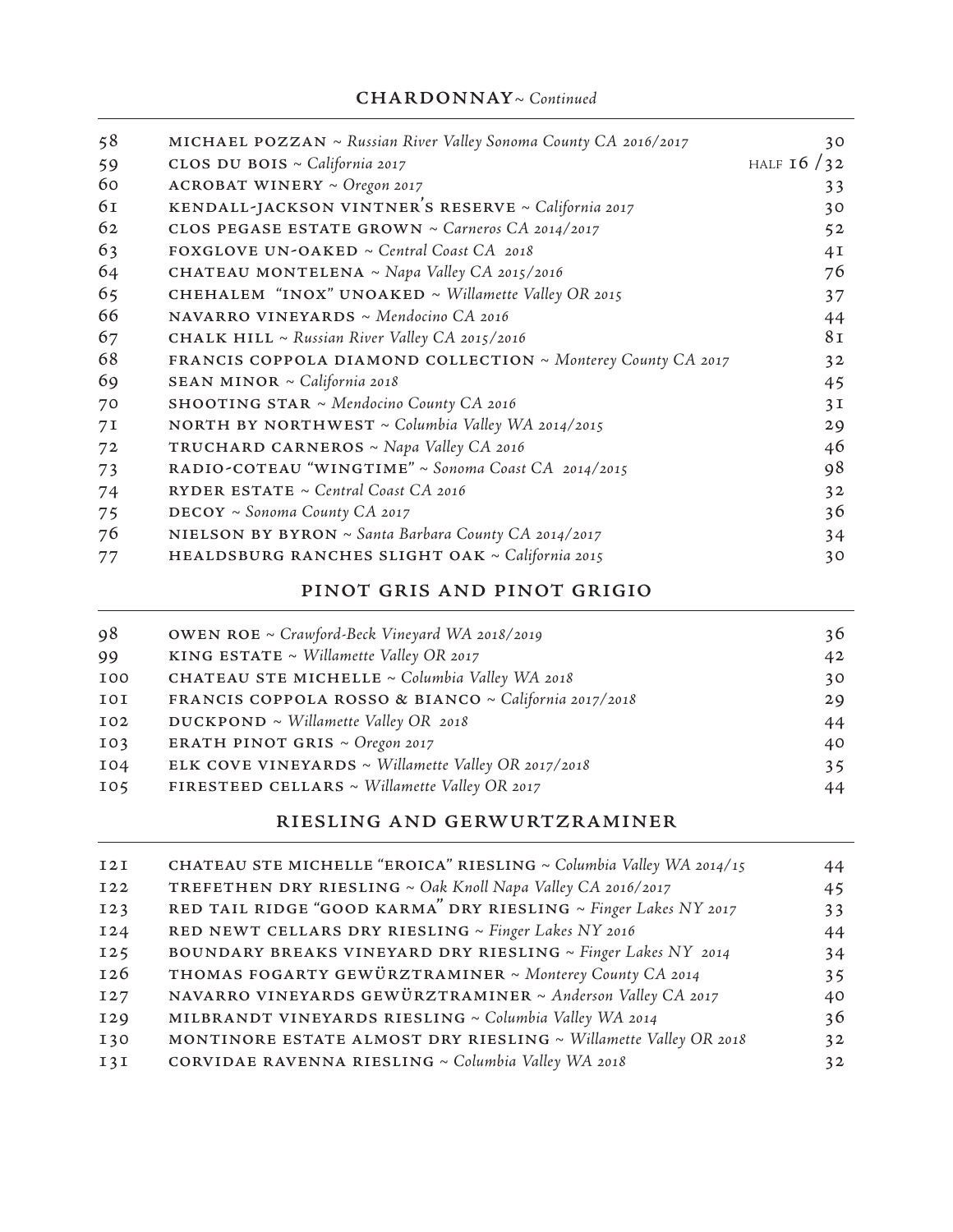| I45        | SHELBURNE VINEYARD LOUISE SWENSON ~ Vermont 2018                    | 35              |
|------------|---------------------------------------------------------------------|-----------------|
| 146        | PATTON VALLEY VINEYARD PINOT BLANC ~ Willamette Valley OR 2015      | 40              |
| I47        | THE FOUR GRACES PINOT BLANC ~ Willamette Valley OR 2015             | 38              |
| 148        | CAYMUS "CONUNDRUM" ~ California 2018                                | 45              |
| 150        | TABLAS CREEK COTES DE TABLAS BLANC ~ Paso Robles CA 2016            | 46              |
| 151        | TRUCHARD ROUSSANE CARNEROS ~ Napa Valley CA 2013/2016               | 36              |
| 153        | FOLIE A DEUX "MÉNAGE A TROIS" ~ California 2014/2015                | 33 <sup>3</sup> |
| I54        | BOYDEN VALLEY WINERY SEYVAL BLANC ~ Cambridge VT NV                 | 39              |
| <b>155</b> | VINA ROBLES WHITE 4 WHITE BLEND ~ Paso Robles CA 2014/2016          | 3I              |
| 156        | FESS PARKER MARCELLA'S WHITE BLEND ~ Santa Barbara County CA 2016   | 35              |
| <b>157</b> | AMRITA WHITE BLEND ANNE AMIE ~ Willamette Valley OR 2016            | 36              |
| I58        | <b>UPROOT WINES GRENACHE BLANC</b> $\sim$ Santa Ynez Valley CA 2013 | 3I              |

# rosÉ

| I72 | RYAN PATRICK ROSÉ ~ Columbia Valley, WA 2019                     |    |
|-----|------------------------------------------------------------------|----|
| I73 | RODNEY STRONG ROSÉ OF PINOT NOIR ~ Russian River Valley, CA 2018 | 3I |
|     | See our Import Selections for French Rosé                        |    |

## red varietals

# pinot noir

| 19 <sub>I</sub> | DELOACH VINEYARDS HERITAGE RESERVE ~ California 2017            | 3I           |
|-----------------|-----------------------------------------------------------------|--------------|
| 192             | PATRICIA GREEN CELLARS ~ Ribbon Ridge OR 2018                   | 59           |
| <b>193</b>      | <b>PATTON VALLEY VINEYARD</b> ~ Willamette Valley OR 2017       | 4I           |
| 194             | REX HILL WILLAMETTE VALLEY ~ Oregon 2016                        | 56           |
| 195             | MERRY EDWARDS RUSSIAN RIVER VALLEY $\sim$ Sonoma County CA 2017 | 98           |
| 196             | KEN WRIGHT CELLARS ~ Willamette Valley OR 2016/2017             | 85           |
| 197             | THOMAS FOGARTY ~ Santa Cruz Mountains CA 2013                   | 60           |
| 198             | ARCHERY SUMMIT "PREMIER CUVEE" ~ Willamette Valley OR 2016      | 90           |
| 199             | <b>CAMBRIA BENCHBREAK</b> ~ Santa Maria Valley CA 2015          | 48           |
| 200             | RODNEY STRONG ~ Russian River Valley, Sonoma County CA 2016     | 40           |
| 20I             | HOOK & LADDER ~ Russian River Valley, Sonoma County CA 2016     | 47           |
| 202             | KENDALL-JACKSON VINTNER'S RESERVE ~ California 2016             | 40           |
| 203             | THE FOUR GRACES $\sim$ Willamette Valley OR 2017                | 5I           |
| 204             | KENWOOD ~ Russian River Valley, Sonoma County CA 2016           | HALF $17/34$ |
| 205             | COOPER MOUNTAIN VINEYARDS ~ Willamette Valley CA 2014/2015      | 45           |
| 206             | <b>TRUCHARD CARNEROS</b> ~ Napa Valley CA 2016                  | 55           |
| 207             | <b>PIKE ROAD</b> ~ Willamette Valley OR 2015/2016               | 32           |
| 208             | BELLE GLOS CLARK & TELEPHONE ~ Santa Maria Valley CA 2017       | 93           |
| 209             | MEIOMI ~ Monterey, Santa Barbara & Sonoma County CA 2018        | 52           |
| 2I0             | KING ESTATE $\sim$ Willamette Valley OR 2016                    | 53           |
| 2II             | <b>MAISON ROY</b> ~ Willamette Valley OR 2016                   | 48           |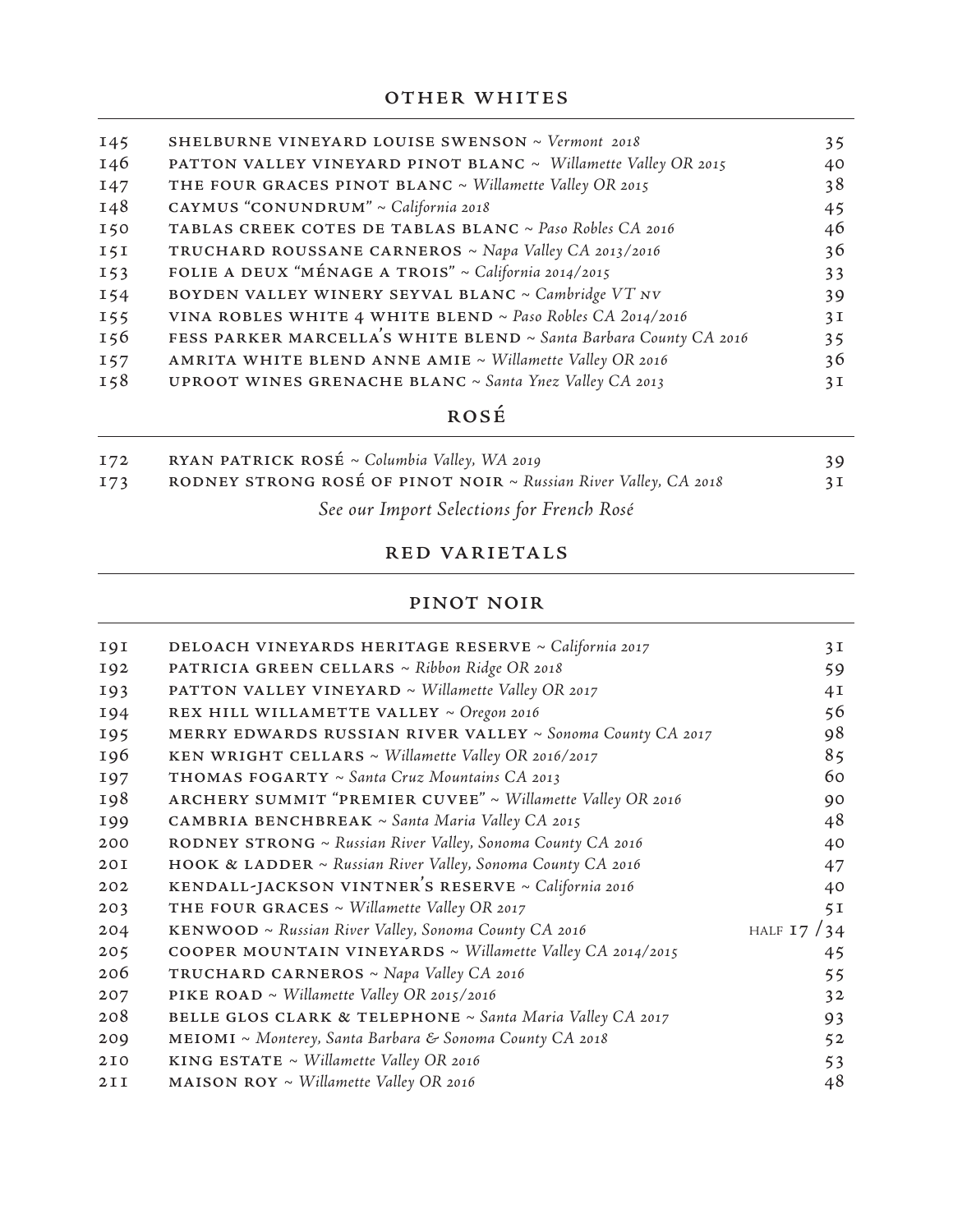| 2I2 | $SCHUG \sim$ Sonoma Coast CA 2016/2017          | HALF $26/52$ |
|-----|-------------------------------------------------|--------------|
| 2I3 | $LINCOURT \sim Santa Rita Hills CA 2016$        | 45           |
| 2I4 | <b>DISTRICT</b> $7 \sim$ Monterey CA 2015       | 30           |
| 2I5 | MONTINORE ESTATE ~ Willamette Valley OR 2017    | 36           |
| 216 | <b>BEAUX FRERES</b> ~ Willamette Valley OR 2017 | 98           |

#### MERLOT

| 24I | <b>DUCKHORN VINEYARDS</b> ~ Napa Valley CA 2016              | 89             |
|-----|--------------------------------------------------------------|----------------|
| 242 | $\text{SCHUG} \sim$ Sonoma Valley California 2012/2013       | 56             |
| 243 | MILBRANDT VINEYARDS ~ Columbia Valley WA 2014                | 30             |
| 244 | SWANSON VINEYARDS ~ Napa Valley CA 2013/2016                 | 52             |
| 245 | WHITEHALL LANE ~ Napa Valley CA 2014                         | 50             |
| 246 | STERLING VINEYARDS ~ Napa Valley CA 2014/2015                | 46             |
| 247 | FRANCIS COPPOLA DIAMOND COLLECTION ~ California 2015/2016    | 37             |
| 248 | FREEMARK ABBEY ~ Napa Valley CA 2013                         | 65             |
| 249 | CLOS DU BOIS ~ California 2017                               | HALF $17/33$   |
| 250 | AMPLIFY WINES ~ Santa Ynez Valley CA NV                      | 43             |
| 25I | TRIG POINT DIAMOND DUST VINEYARD ~ Alexander Valley CA 2017  | 33             |
| 252 | ALEXANDRIA NICOLE "GRAVITY"~ Horse Heaven Hills WA 2014/2015 | 53             |
| 253 | $FROG'S LEAP \sim Rutherford Napa Valley CA 2015/2016$       | 67             |
| 254 | 14 HANDS WINERY ~ Columbia Valley WA 2016                    | 29             |
| 255 | CHATEAU STE MICHELLE "INDIAN WELLS"~ Columbia Valley WA 2016 | 37             |
| 256 | TEXTBOOK ~ Napa Valley CA 2016/2017                          | 43             |
| 257 | CAKEBREAD CELLARS ~ Napa Valley CA 2015/2016                 | <b>IOO</b>     |
| 258 | ALIAS ~ California 2016/2017                                 | 30             |
| 259 | KIONA VINEYARDS ~ $Red$ Mount AVA WA 2016                    | 36             |
| 260 | CHARLES SMITH THE VELVET DEVIL ~ Washington 2014/2016        | 30             |
| 26I | WATERBROOK ~ Columbia Valley WA 2017                         | 33             |
| 262 | $CA$ MOMI ~ Napa Valley CA 2017                              | 44             |
| 263 | TREFETHEN ~ Oak Knoll District Napa Valley CA 2015/2016      | 7 <sub>I</sub> |
| 264 | CHARLES KRUG ~ Yountville Napa Valley CA 2014                | 56             |
|     |                                                              |                |

# cabernet sauvignon

| 29I | ROTHSCHILD-MONDAVI "OPUS ONE"~ Napa Valley CA 2015/2016       | 350           |
|-----|---------------------------------------------------------------|---------------|
| 292 | <b>TREFETHEN RESERVE</b> ~ Oak Knoll Napa Valley CA 2014/2015 | 180           |
| 293 | CAYMUS VINEYARDS ~ Napa Valley CA 2017                        | I30           |
| 294 | STAG'S LEAP WINE CELLARS "ARTEMIS"~ Napa Valley CA 2017       | 95            |
| 295 | JOSEPH PHELPS ~ Napa Valley CA 2016                           | <b>IIO</b>    |
| 296 | WHITEHALL LANE ~ Napa Valley CA 2015                          | 69            |
| 297 | KENWOOD "JACK LONDON VINEYARD"~ Sonoma CA 2015                | 60            |
| 298 | $SIMI \sim Alexander$ Valley Sonoma County CA 2017            | HALF 23 $/43$ |
| 299 | <b>JUSTIN</b> ~ Paso Robles CA 2017                           | 52            |
| 300 | KENDALL-JACKSON VINTNER'S RESERVE ~ Sonoma County CA 2017     | HALF 20 $/39$ |
| 30I | ROBERT MONDAVI WINERY RESERVE ~ Napa Valley CA 2012           | 200           |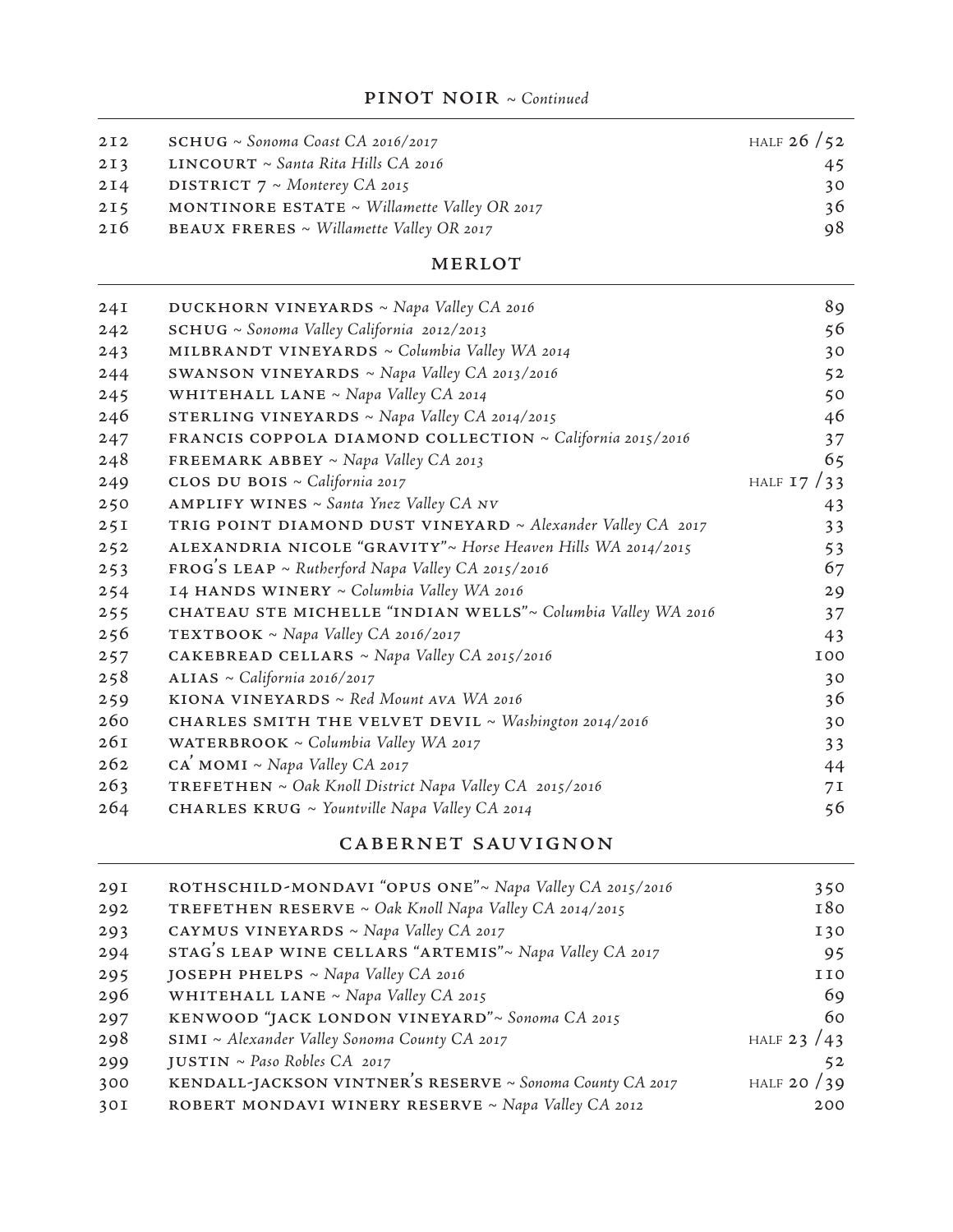# CABERNET SAUVIGNON~ Continued

| 302             | VINUM CELLARS "THE INSIDER" ~ Paso Robles CA 2016                          | 52         |
|-----------------|----------------------------------------------------------------------------|------------|
| 303             | <b>HEITZ CELLAR</b> ~ Napa Valley CA 2014                                  | 90         |
| 304             | <b>CAKEBREAD CELLARS</b> ~ Napa Valley CA 2016/2017                        | I30        |
| 305             | <b>BROADSIDE</b> ~ <i>Paso Robles CA 2017</i>                              | 30         |
| 306             | SHARECROPPER'S ~ Columbia Valley WA 2017                                   | 38         |
| 307             | $AQUINAS \sim North$ Coast CA 2016/2017                                    | 36         |
| 308             | <b>SEAN MINOR</b> ~ Napa Valley CA 2017                                    | 49         |
| 309             | CHARLES KRUG ~ Yountville Napa Valley CA 2017                              | 60         |
| 310             | LOUIS M. MARTINI ~ Napa Valley CA 2016                                     | 60         |
| 3II             | HESS COLLECTION MOUNT VEEDER ~ Napa Valley CA 2014                         | 98         |
| 3I2             | SILVER OAK ~ Alexander Valley CA 2014/2015                                 | <b>I20</b> |
| 3 <sub>13</sub> | WATERBROOK RESERVE ~ Columbia Valley WA 2014                               | 39         |
| 3I4             | CHATEAU STE. MICHELLE ~ Horse Heaven Hills Canoe Ridge Estate WA 2015/2016 | 58         |
| 315             | STONECAP "ESTATE GROWN" $\sim$ Columbia Valley WA 2017                     | 33         |
| 316             | $\texttt{FOXGLOVE} \sim \textit{Paso Robles CA 2018}$                      | 30         |
| 317             | RYDER ESTATE $\sim$ Central Coast CA 2014                                  | 3I         |
| 3I8             | ST SUPÉRY ESTATE ~ Napa Valley $CA$ 2016                                   | 55         |
| 3I9             | $\textbf{DAOU} \sim \textit{Paso}$ Robles CA 2017                          | 54         |

#### zinfandel

| 342 | BOGLE "OLD VINE" ~ California 2017                          | 30 |
|-----|-------------------------------------------------------------|----|
| 343 | RIDGE ~ Geyserville CA 2016/2017                            | 70 |
| 344 | $FROG'S LEAP \sim Napa$ Valley CA 2017                      | 50 |
| 345 | ST. FRANCIS OLD VINES ~ Sonoma County CA 2016               | 38 |
| 346 | FOLIE A DEUX DRY CREEK VALLEY ~ Sonoma County CA 2013       | 3I |
| 347 | ROSENBLUM CELLARS VINTNER'S CUVEE XXXVIII ~ California      | 32 |
| 348 | KENWOOD "JACK LONDON VINEYARD" ~ Sonoma County CA 2013/2014 | 46 |
| 349 | SEGHESIO FAMILY VINEYARDS ~ Sonoma County CA 2017           | 43 |
| 350 | FOUR VINES OLD VINE $\sim$ Central Coast CA 2016/2017       | 30 |
| 35I | <b>SHENANDOAH VINEYARDS RESERVE ~ Amador County CA 2016</b> | 36 |
| 352 | DRY CREEK VINEYARD ~ Sonoma County CA 2016                  | 40 |
| 353 | JOEL GOTT ~ California 2017                                 | 30 |
| 354 | TURLEY FREDERICKS VINEYARD ~ California 2015                | 75 |
| 355 | TURLEY ESTATE ~ Napa Valley $CA$ 2016                       | 90 |
| 356 | KLINKER BRICK WINERY OLD VINE $\sim$ Lodi CA 2014           | 38 |
| 357 | MCMANIS FAMILY VINEYARDS ~ Lodi CA 2018                     | 44 |
| 358 | RENWOOD FIDDLETOWN ~ Amador County CA 2015                  | 42 |

syrah

| 366 | TERRE ROUGE $\sim$ Amador County CA 2014                               | 34 |
|-----|------------------------------------------------------------------------|----|
| 367 | OWEN ROE "EX UMBRIS" ~ Columbia Valley WA 2017                         | 46 |
| 368 | MELVILLE ESTATE $\sim$ Santa Rita Hills CA 2016                        | 60 |
| 369 | $\text{QUE} \sim \text{Central Coast CA }$ 2016                        | 38 |
| 370 | <b>GOEDHART FAMILY RED MOUNTAIN</b> $\sim$ Bel' Villa Vineyard WA 2012 | 50 |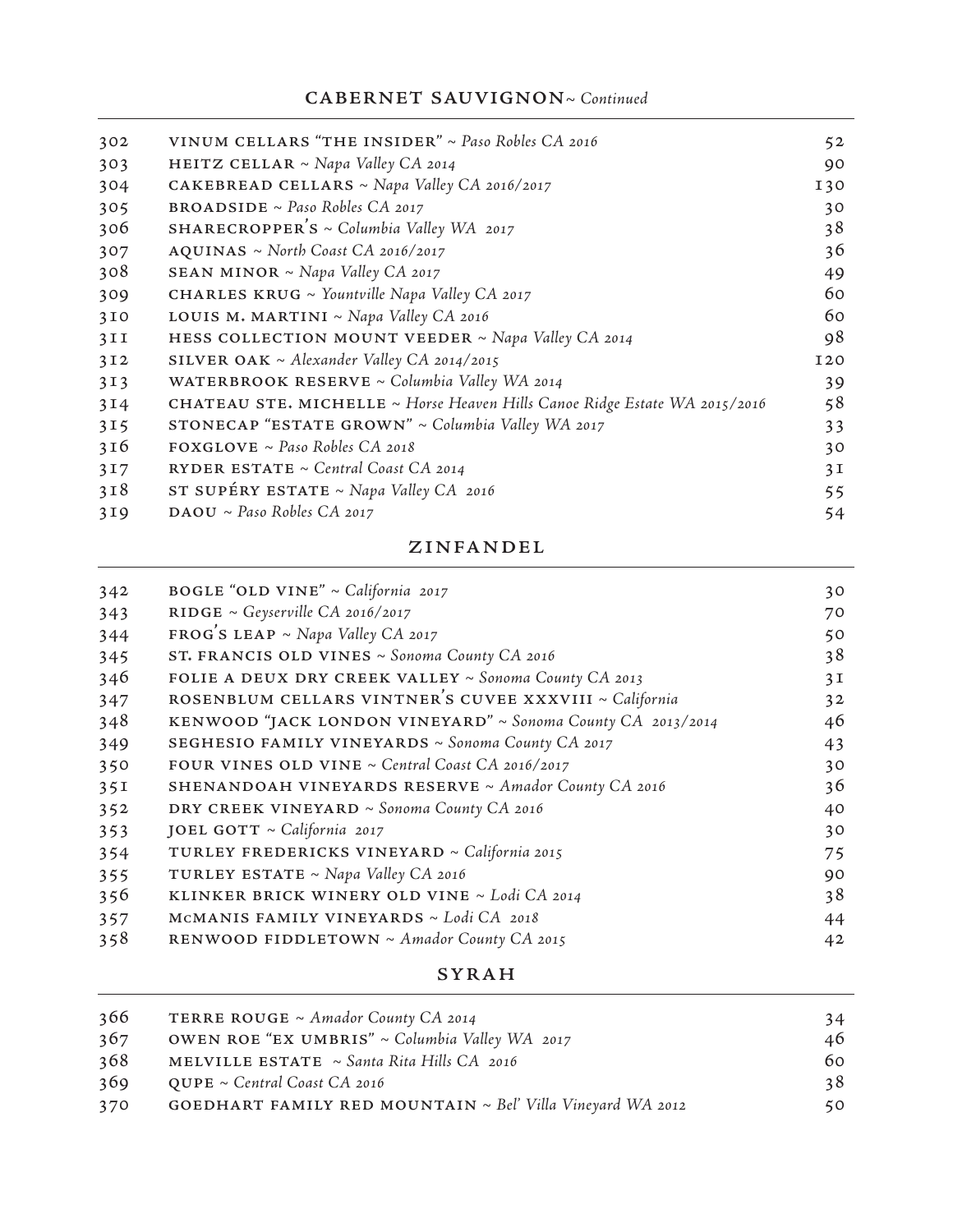| 37I | <b>BEDROCK WINE COMPANY</b> $\sim$ North Coast CA 2016 | 49. |
|-----|--------------------------------------------------------|-----|
| 372 | <b>DONELAN CUVEE CHRISTINE ~ Sonoma County CA 2015</b> | 90  |
| 373 | MICHAEL DAVID 6TH SENSE $\sim$ Lodi CA 2016/2017       | 32  |

OTHER REDS

| 39I | <b>HOOK &amp; LADDER "THE TILLERMAN"</b> ~ Russian River Valley CA 2015 | 33         |
|-----|-------------------------------------------------------------------------|------------|
| 392 | THREE PETITE SIRAH ~ Contra Costa County CA 2015                        | 36         |
| 393 | RODNEY STRONG "SYMMETRY" MERITAGE ~ Alexander Valley CA 2013/2014       | <b>IOO</b> |
| 394 | A PROPER CLARET ~ California 2014                                       | 32         |
| 395 | BERICHINO GRENACHE BESSON VINEYARD ~ Central Coast CA 2013              | 40         |
| 396 | TABLAS CREEK VINEYARD PATELIN DE TABLAS ~ Paso Robles CA 2015           | 56         |
| 397 | WATERBROOK "MÉLANGE" ~ Columbia Valley WA 2015                          | 30         |
| 398 | STOKES' GHOST PETITE SIRAH ~ Monterey CA 2016                           | 56         |
| 399 | SHELBURNE VINEYARD MARQUETTE ~ Shelburne VT 2015/2016                   | 35         |
| 400 | LA FAMILLE DES MARAIS RED BLEND ~ Yakima Valley WA 2015                 | 38         |
| 40I | DONELAN "CUVEE MORIAH" RED BLEND ~ Sonoma County CA 2014/2015           | 86         |
| 402 | FESS PARKER "THE BIG EASY" RED BLEND ~ Santa Barbara County CA 2016     | 55         |
| 403 | THREE RED "FIELD BLEND" ~ Contra Costa CA 2016                          | 44         |
| 404 | MICHAEL DAVID WINERY "EARTHQUAKE" PETITE SIRAH ~ Lodi CA 2016           | 45         |
| 405 | H3 "LES CHEVAUX" RED BLEND ~ Horse Heaven Hills WA 2015                 | 30         |
| 406 | ORIN SWIFT CELLARS MACHETE RED BLEND ~ California 2016                  | 70         |
| 407 | OWEN ROE "ROSA MYSTICA" CABERNET FRANC ~ Yakima Valley WA 2017          | 50         |
| 408 | SCHEID "VDR" (63% PETIT VERDOT, 37% PETITE SIRAH) ~ Monterey CA 2015    | 42         |
|     |                                                                         |            |

# dessert wines

| BIRICHINO MUSCAT CANELLI ~ Monterey CA 2014 (375 ML)             | 38 |
|------------------------------------------------------------------|----|
| BOUNDRY BREAKS RIESLING ICE WINE ~ Finger Lakes NY 2018 (375 ML) | 80 |
| PUTNEY MOUNTAIN CASSIS ~ Vermont NV (375 ML)                     | 32 |
| EDEN VERMONT ICE CIDER ~ West Charleston VT NV (375 ML)          | 33 |
| JACKSON-TRIGGS VIDAL ICE ~ Niagara Penninusla NY 2015 (185 ML)   | 40 |
| KING ESTATE VIN GLACE ~ Oregon $(375 \text{ ML})$                | 25 |
|                                                                  |    |

# imported by request

## argentina & uruguay

| 512 | ALAMOS TORONTES ~ Salta AR 2018                  | 3I |
|-----|--------------------------------------------------|----|
| 513 | LUIGI BOSCA "GALA I" ~ Mendoza AR 2016           | 66 |
| 515 | LUIGI BOSCA MALBEC ~ Mendoza AR 2017             | 4I |
| 516 | LUIGI BOSCA DE SANGRE ~ Mendoza AR 2016          | 49 |
| 517 | NIETO SENETINER RESERVA MALBEC ~ Mendoza AR 2017 | 33 |
| 518 | ELSA BIANCHI MALBEC ~ Mendoza AR 2018            | 30 |
| 519 | FINCA LA LINDA MALBEC ~ Mendoza AR 2018          | 44 |
| 520 | OKO ORGANIC MALBEC ~ Mendoza AR 2018             | 32 |
| 52I | <b>GARZON TANNAT RESERVE ~ Uruguay 2017</b>      | 36 |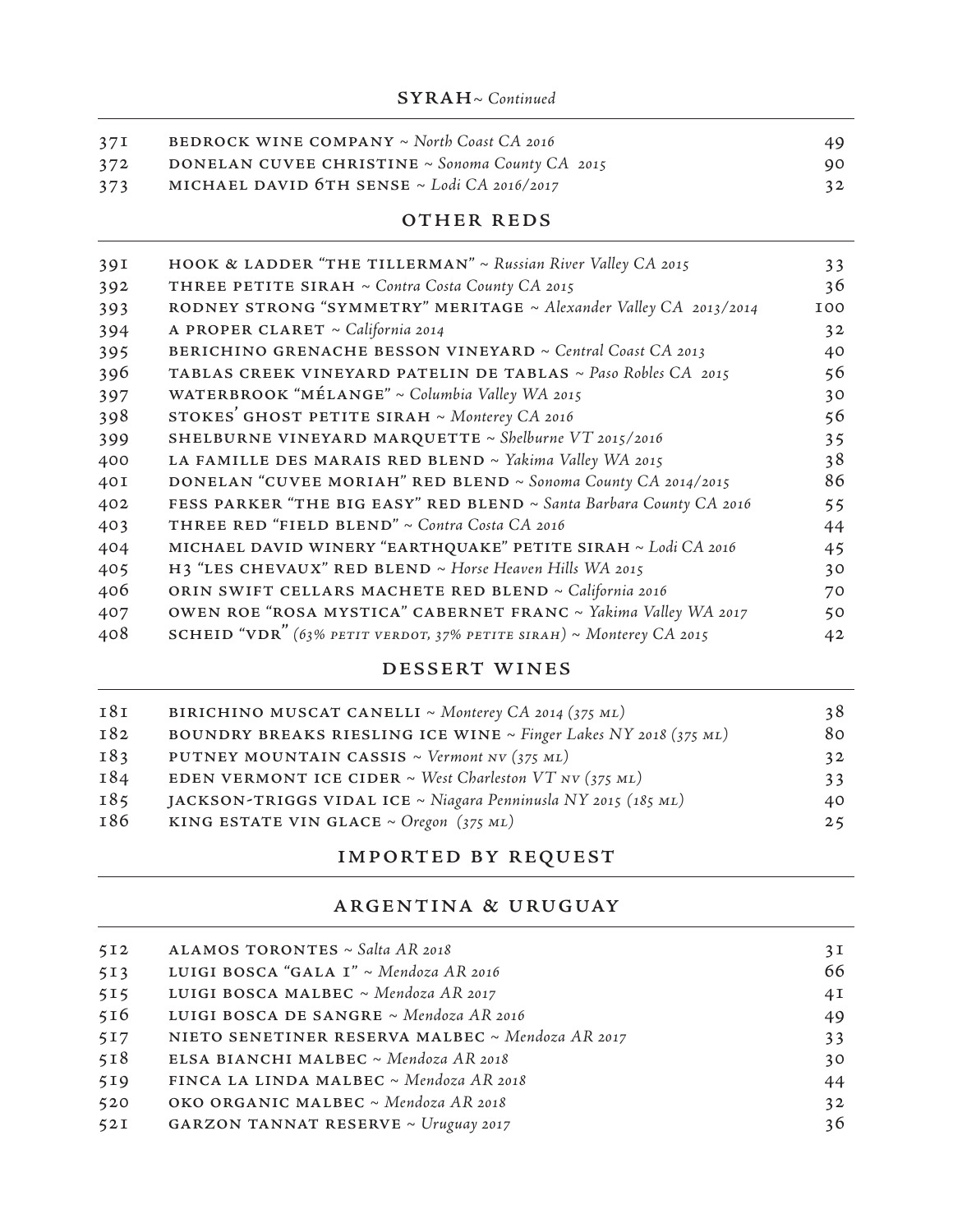| 416 | POL ROGER CHAMPAGNE EXTRA CUVÉE DE RESERVE ~ Epernay NV   | 105           |
|-----|-----------------------------------------------------------|---------------|
| 417 | MOET & CHANDON "CUVÉE DOM PERIGNON" ~ Epernay 2008/2009   | 250           |
| 4I8 | NICOLAS FEUILLATTE CHAMPAGNE BRUT RESERVE ~ Chouilly NV   | 70            |
| 4I9 | VEUVE CLICQUOT CHAMPAGNE BRUT ~ Reims NV                  | HALF $55/105$ |
| 426 | CÔTÉ EST WHITE BLEND ~ Catalan 2017                       | 30            |
| 427 | DOMAINE TRIENNES "SAINTE FLEUR" VIOGNIER ~ Provence 2016  | 35            |
| 428 | JEAN-LOUIS CHAVY ~ Puligny-Montrachet 2015                | 105           |
| 416 | POL ROGER CHAMPAGNE EXTRA CUVÉE DE RESERVE ~ Epernay NV   | 105           |
| 417 | MOET & CHANDON "CUVÉE DOM PERIGNON" ~ Epernay 2008/2009   | 250           |
| 4I8 | NICOLAS FEUILLATTE CHAMPAGNE BRUT RESERVE ~ Chouilly NV   | 70            |
| 4I9 | VEUVE CLICQUOT CHAMPAGNE BRUT ~ Reims NV                  | HALF $55/105$ |
| 426 | CÔTÉ EST WHITE BLEND ~ Catalan 2017                       | 30            |
| 427 | DOMAINE TRIENNES "SAINTE FLEUR" VIOGNIER ~ Provence 2016  | 35            |
| 428 | JEAN-LOUIS CHAVY ~ Puligny-Montrachet 2015                | 105           |
| 429 | MACON-UCHIZY LES MARANCHES ~ Macon-Uchizy 2017            | 29            |
| 430 | LUCIEN CROCHET ~ Sancerre 2017                            | HALF $26/5I$  |
| 455 | MARIE DUBOIS DOMAINE DE COURAN SYRAH~ Côtes du Rhône 2015 | 33            |
| 456 | CLOS CANTENAC GRAND CRU ~ Saint Émilion 2014              | <b>I20</b>    |
| 457 | CHÂTEAU GREYSAC ~ Médoc 2015                              | 45            |
| 458 | SAINT COSME ~ Châteauneuf-du-Pape 2016/2017               | <b>IOO</b>    |
| 459 | CHÂTEAU LAPGNOTTE-BELLVUE ~ Saint Émilion 2017            | 56            |
| 460 | LAURENT MIQUEL CINSAULT SYRAH ROSÉ ~ Languedoc 2019       | 44            |
| 46I | DOMAINE DU PÉRE CABOUCHE ROSÉ ~ Côtes de Provence 2019    | 35            |

# australia & new zealand

| 466<br>SILENI CELLAR SAUVIGNON BLANC ~ Marlborough NZ 2017<br>467<br>CRAGGY RANGE SAUVIGNON BLANC ~ Marlborough NZ 2016/2017 | 40<br>37     |
|------------------------------------------------------------------------------------------------------------------------------|--------------|
| 468<br>KIM CRAWFORD SAUVIGNON BLANC ~ Marlborough NZ 2019                                                                    | HALF $18/36$ |
| 469<br><b>GREYWACKE SAUVIGNON BLANC</b> ~ Marlborough NZ 2018                                                                | 44           |
| CLOUDY BAY SAUVIGNON BLANC ~ Marlborough NZ 2019<br>470                                                                      | 48           |
| YALUMBA UNWOODED CHARDONNAY ~ South Australia 2018<br>47I                                                                    | 30           |
| 482<br>D'ARENBURG "THE CUSTODIAN" GRENACHE ~ McLaren Vale AU 2016                                                            | 37           |
| 483<br>JOHN DUVAL "PLEXUS" RED BLEND ~ Barossa Valley AU 2013/2014                                                           | 70           |

# **ITALY**

|                                                    | 37                                                                                                                                               |
|----------------------------------------------------|--------------------------------------------------------------------------------------------------------------------------------------------------|
|                                                    | 50                                                                                                                                               |
| MONTE ZOVO VALPOLICELLA RIPASSO DOC ~ Veneto 2015  | 38                                                                                                                                               |
| SANTA MARGHERITA PINOT GRIGIO DOC ~ Valdadige 2018 | 50                                                                                                                                               |
|                                                    | 44                                                                                                                                               |
|                                                    | BANFI CHIANI CLASSICO RISERVA DOCG ~ Tuscany 2014<br>LA CASA IN COLLINA BARBARESCO DOCG ~ Piedmont 2015SS<br>LA LUCA PROSECCO DOC ~ $Treviso NV$ |

# portugal

| 70I   | <b>BROADBENT VINHO VERDE DOC</b> $\sim$ Barcelos NV     | 30 |
|-------|---------------------------------------------------------|----|
| 7 I I | QUINTA DO ATAIDE VINHO TINTO (ORGANIC) DOC ~ Douro 2015 | 35 |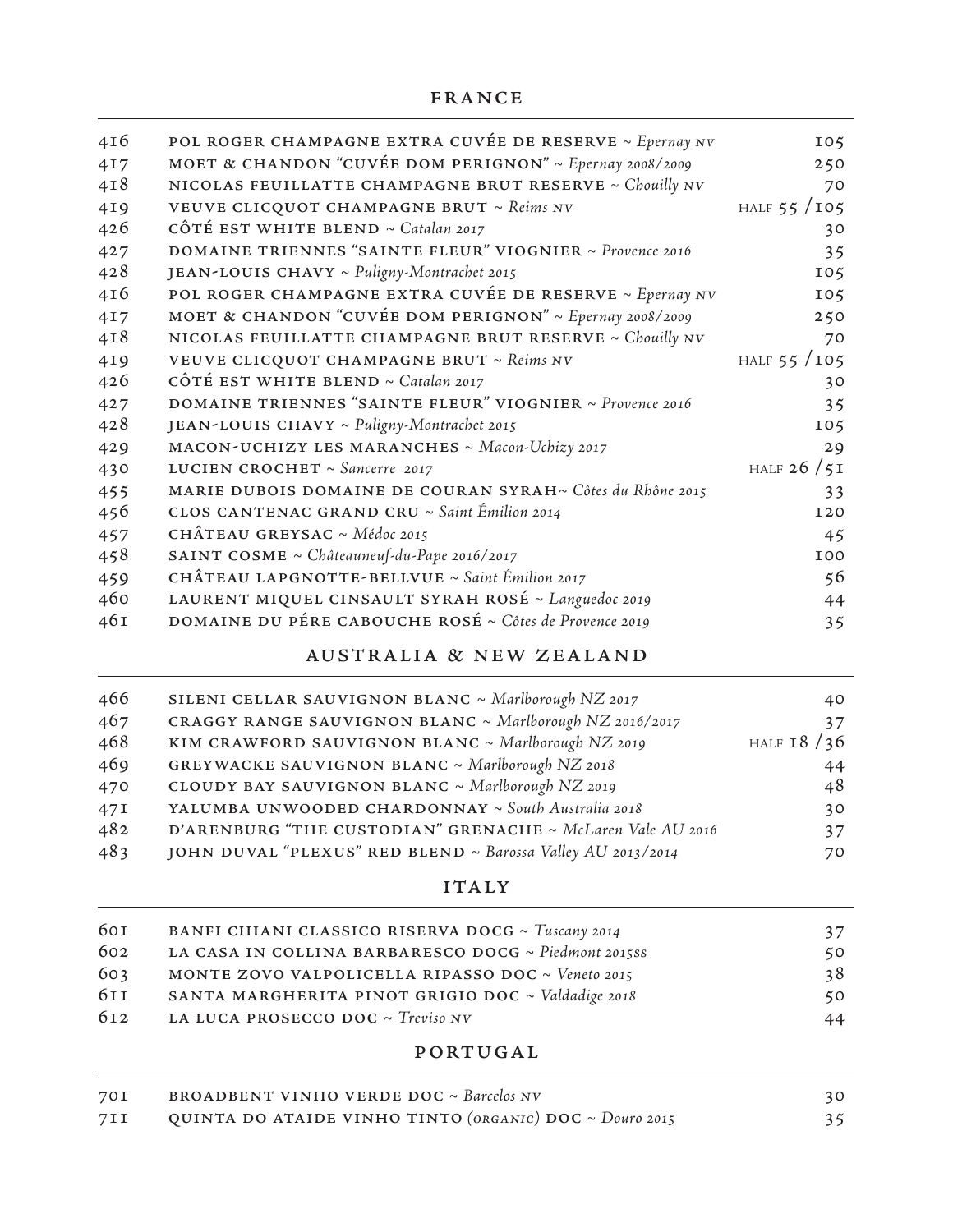





Seasonal Cocktails

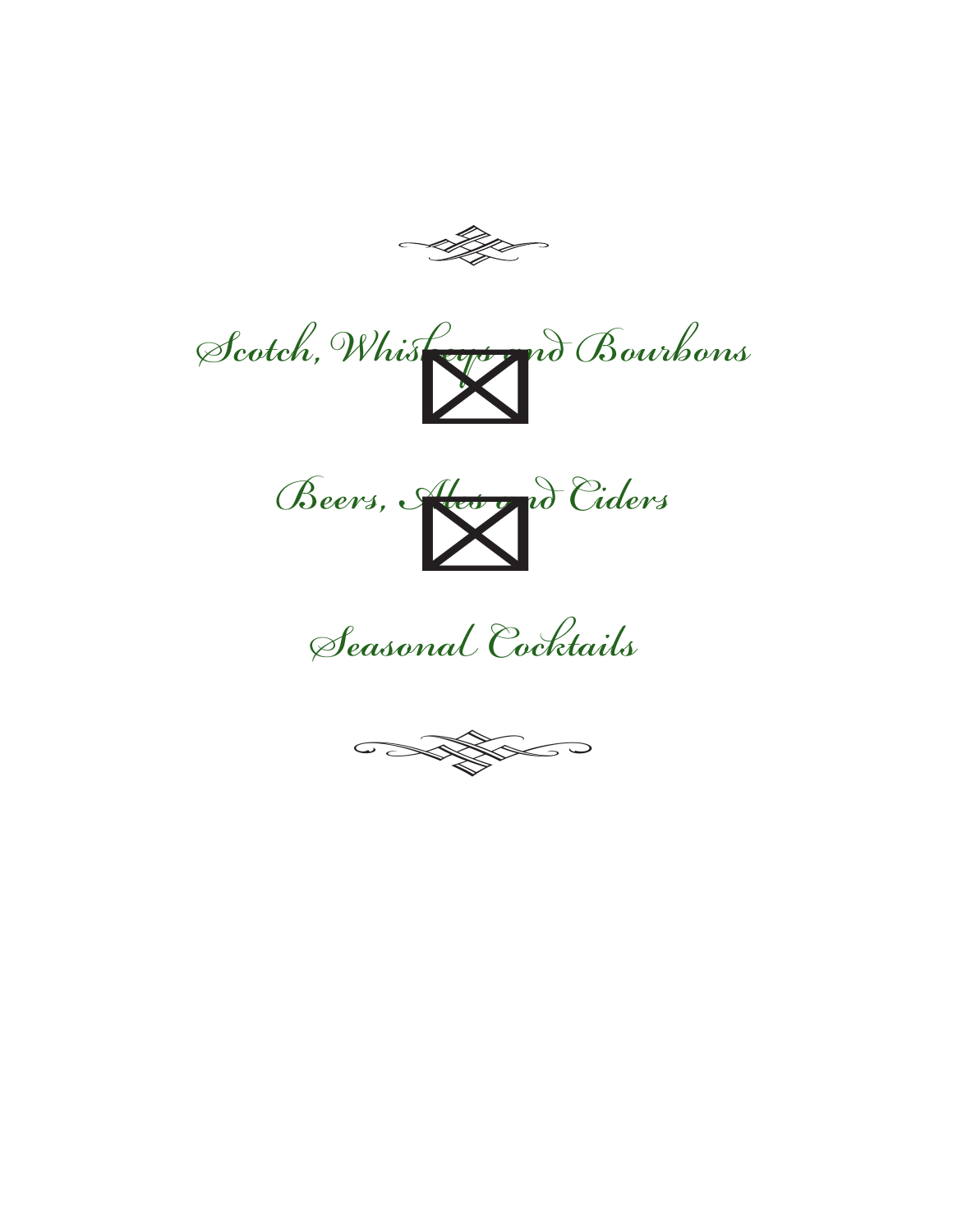# Scotch, Whiskeys and Bourbons

# SINGLE MALT SCOTCH WHISKY

#### speyside

| ABERLOUR $\sim$ 12 Year $\sim$ Sherried Body, Fruity Aromas                          | <b>14</b>      |
|--------------------------------------------------------------------------------------|----------------|
| ARDMORE $\sim$ 12 Year $\sim$ An Excellent Balance of Sweetness and Smoke            | $I_4$          |
| <b>CRAGGANMORE</b> $\sim$ 12 Year $\sim$ Malty With Hints Of Sandalwood              | $I_4$          |
| <b>GLENFARCLAS</b> $\sim$ 12 Year $\sim$ Sherry Sweetness, Malt & Smoke              | I <sub>2</sub> |
| <b>GLENFIDDICH SOLERA</b> $\sim$ 15 Year $\sim$ Deep Flavor Of Fruit, Spice & Oak    | 15             |
| <b>SPEYBURN</b> $\sim$ 10 Year $\sim$ Lemony Nose, Long Sweet Finish                 | II             |
| THE BALVENIE "DOUBLE WOOD" 14 Year ~ Sherry Fruitiness, Complex                      | I <sub>4</sub> |
| <b>THE GLENLIVET</b> $\sim$ 12 Year $\sim$ Subtle Peatiness, Slightly Sweet & Fruity | I2             |
| THE MACALLAN $\sim$ 12 Year $\sim$ Sherry, Honey, Flowery Notes                      | I4             |
| <b>HIGHLAND</b>                                                                      |                |
| DALWHINNIE ~ 15 Year ~ Heather Honey Sweetness, Peat & Malt                          | I4             |
| EDRADOUR $\sim$ 10 Year $\sim$ One of the Smallest Distilleries in Scotland          | I4             |
| <b>GLENMORANGIE</b> ~ 10 Year ~ Walnuts, Vanilla, Herbal & Salty                     | <b>I2</b>      |
| <b>OBAN</b> $\sim$ 14 Year $\sim$ Dry, Smoky with Malty Undertones                   | 15             |
| <b>ISLAND</b>                                                                        |                |
| <b>HIGHLAND PARK</b> $\sim$ 12 Year $\sim$ Heather Honey Sweetness, Subtle Smoke     | I4             |
| ISLE OF JURA $\sim$ 10 Year $\sim$ Light & Dry, Hint of Saltiness                    | I4             |
| TALISKER $\sim$ 10 Year $\sim$ Smoky, Malty Sweet, Long Finish                       | $I_4$          |
| <b>ISLAY</b>                                                                         |                |
| ARDBEG ~ 10 Year ~ Peat, Tangy Lemon/Lime, Black Pepper, Very Complex                | $I_4$          |
| $BOWMORE \sim$ Bold, Zesty Lemon with a Touch of Honey                               | 11             |
| BRUICHLADDICH "THE CLASSIC LADDIE" ~ Unpeated, Sweet, Floral, Elegant                | I <sub>4</sub> |
| <b>LAGAVULIN</b> $\sim$ 16 Year $\sim$ Sherry, Salty Notes, Peaty Finish             | 15             |
| <b>LAPHROAIG</b> ~ 10 Year ~ Dry, Fruity & Clean Seaweed, Iodine, Salt, Peat         | 12             |
| <b>LOWLAND</b>                                                                       |                |
| AUCHENTOSHEN ~ American Oak ~ Lemon Grass Palate, Gingery Finish                     | II             |
| <b>GLENKINCHIE</b> $\sim$ 10 Year $\sim$ Clean Grassy Sweetness                      | <b>I2</b>      |
| MCCLELLAND'S LOWLAND ~ Mild, Dry, Fruity & Clean                                     | II             |
|                                                                                      |                |

#### blended scotch whisky

| JOHNNIE WALKER BLUE LABEL $\sim$ Subtle Layers of Flavor make this an Excellent Choice | 30 |
|----------------------------------------------------------------------------------------|----|
| MONKEY SHOULDER ~ Smooth, Creamy, Supple and Very Malty                                | 12 |

#### welsh whisky

PENDERYN AUR CYMRU ~ Aged in Bourbon Barrels followed by Madeira Casks, Subtle Complexity 14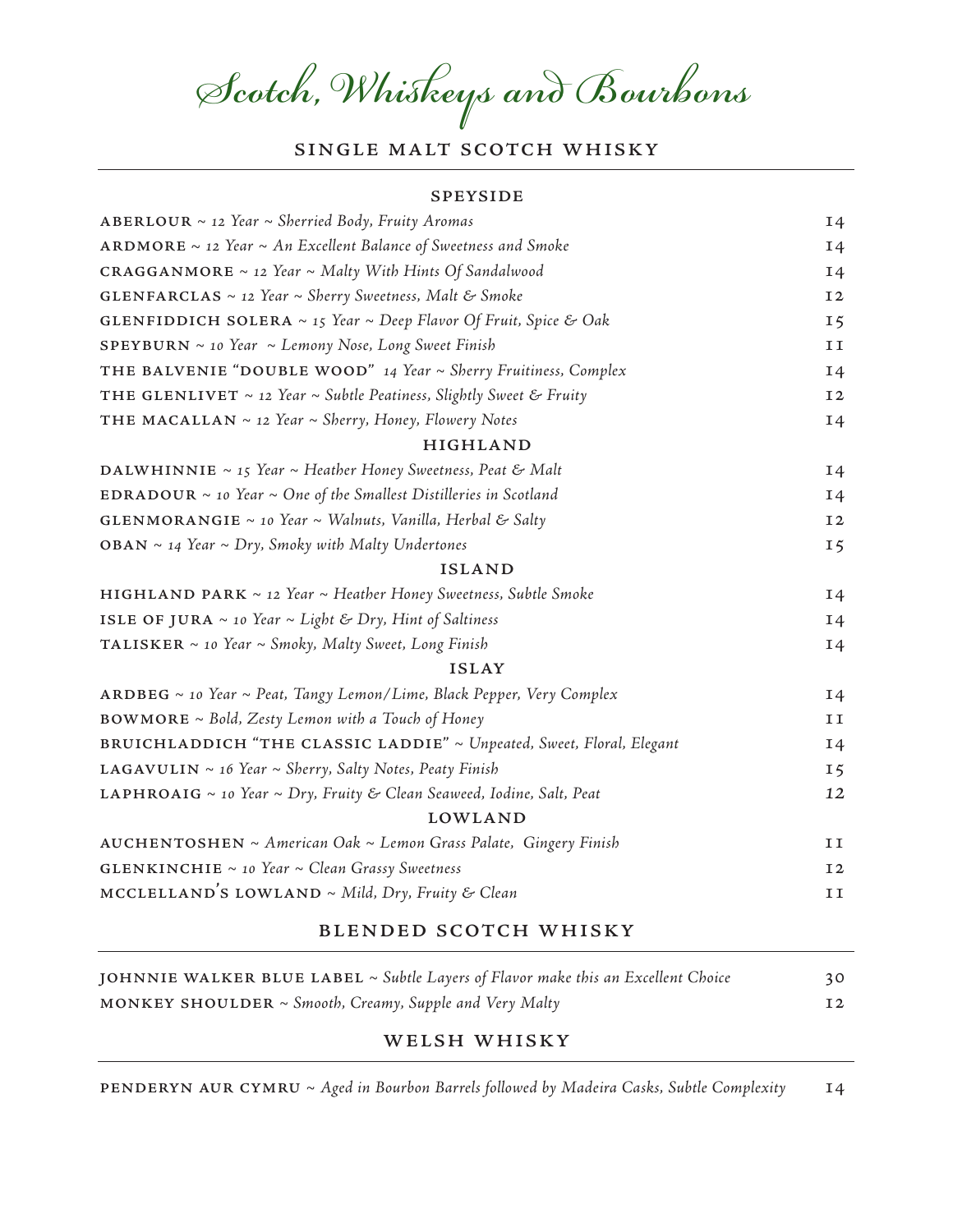#### SMALL BATCH BOURBON

| 1792 SMALL BATCH BOURBON ~ Tied Pappy Van Winkle's 23 Year Bourbon at Ultimate Spirits Challenge   | 12             |
|----------------------------------------------------------------------------------------------------|----------------|
| BUFFALO TRACE ~ Toasty Oakiness with Fruit and Vanilla                                             | <b>I2</b>      |
| <b>BASIL HAYDEN'S</b> ~ 8 Year ~ Mellow, Round, Elegant, Honey and Spice                           | 13             |
| <b>BULLEIT BOURBON</b> $\sim A$ Unique, Spicy Blend of Rye, Corn, and Barley Malt                  | 12             |
| EAGLE RARE SINGLE BARREL 10 Year ~ Vanilla, Caramel & Toffee Flavors                               | 12             |
| ELIJAH CRAIG SMALL BATCH ~ 12 Year ~ Hot, Licorice-Like Aroma, Nut & Spice Flavor                  | 11             |
| EVAN WILLIAM'S SINGLE BARREL $\sim$ 10 Year $\sim$ Malty, Smooth, Spicy, with Oaky Finish          | 11             |
| JEFFERSON'S VERY SMALL BATCH ~ Hints of Berry & Citrus, Delicate Creamy Finish                     | 12             |
| <b>KNOB CREEK</b> $\sim$ 9 Year $\sim$ Rich, Sweet, Woody, Full-Bodied                             | 12             |
| MAKER'S MARK ~ Medium Body, Spices & Ginger, Hint Of Smoke                                         | II             |
| NO 14 MAPLE BOURBON ~ Bourbon and Maple Syrup. Well-Balanced, Oaky Spices, Soft and Elegant Finish | I <sub>3</sub> |
| SMUGGLERS' NOTCH BOURBON ~ Made in Vermont, Full-Bodied, Smooth, Rich and Oaky                     | 12             |
| <b>WOODFORD RESERVE</b> $\sim$ Woody Sweetness With Charcoal Notes                                 | I <sub>3</sub> |

## straight rye whiskey

| <b>BULLEIT 95 RYE</b> $\sim$ Buttery Smooth, Well Rounded, Sweet and Spicy                      | 12  |
|-------------------------------------------------------------------------------------------------|-----|
| OLD OVERHOLT $\sim$ 4 Year $\sim$ Subtle Nose with Hints of Raisin, Fruit & Almond              | T O |
| MAD RIVER REVOLUTION RYE ~ Made in Vermont, Delightfully Fresh Nose, Peppery and Complex        | I2  |
| WHISTLEPIG $\sim$ 10 Year $\sim$ Canadian Whiskey with Hints of Caramel & Vanilla, Butterscotch | 18  |

#### irish whiskey

| BUSHMILLS "RED BUSH" ~ Aged in Bourbon Casks, Medium Bodied, Nice Balance of Sweet and Spice   | II             |
|------------------------------------------------------------------------------------------------|----------------|
| BUSHMILLS "BLACK BUSH" ~ Light-Bodied, Elegant, Delicious Mix of Grain and Fruit               | I <sub>2</sub> |
| JAMESON ~ Big, Aromatic, Oil & Spices, Peppery Finish                                          | T <sub>O</sub> |
| JAMESON "BLACK BARREL" ~ Double Charred Bourbon Barrels Intensify the Complex Layers of Flavor | I <sub>2</sub> |
| <b>PADDY'S OLD IRISH</b> ~ Distinctive Mellow Maltiness, Touch of Sweet Oil, Spiciness         | 10             |
| REDBREAST ~ 12 Year ~ Big, Voluptuous, Assertive, Complex. Notes of Ginger & Nuts              | 15             |
| THE TYRCONNELL SINGLE MALT ~ Tang of Citrus, Strong Malt Presence, and Oily Sweetness          | 13             |

## american wheat whiskey

SMUGGLER'S NOTCH "LITIGATION" ~ Made in Vermont from Wheat & Corn, Lively, Bourbon Overtones 12

## japanese whisky

| <b>THE YAMAZAKI</b> ~ Single Malt 12 Year ~ Full-Bodied, Smooth, Sweet, Citrus Notes and Spice | 20 |
|------------------------------------------------------------------------------------------------|----|
| <b>SUNTORY TOKI</b> ~ Medium-Bodied, Smooth, Light, Hints of Green Apple and Honey             | 11 |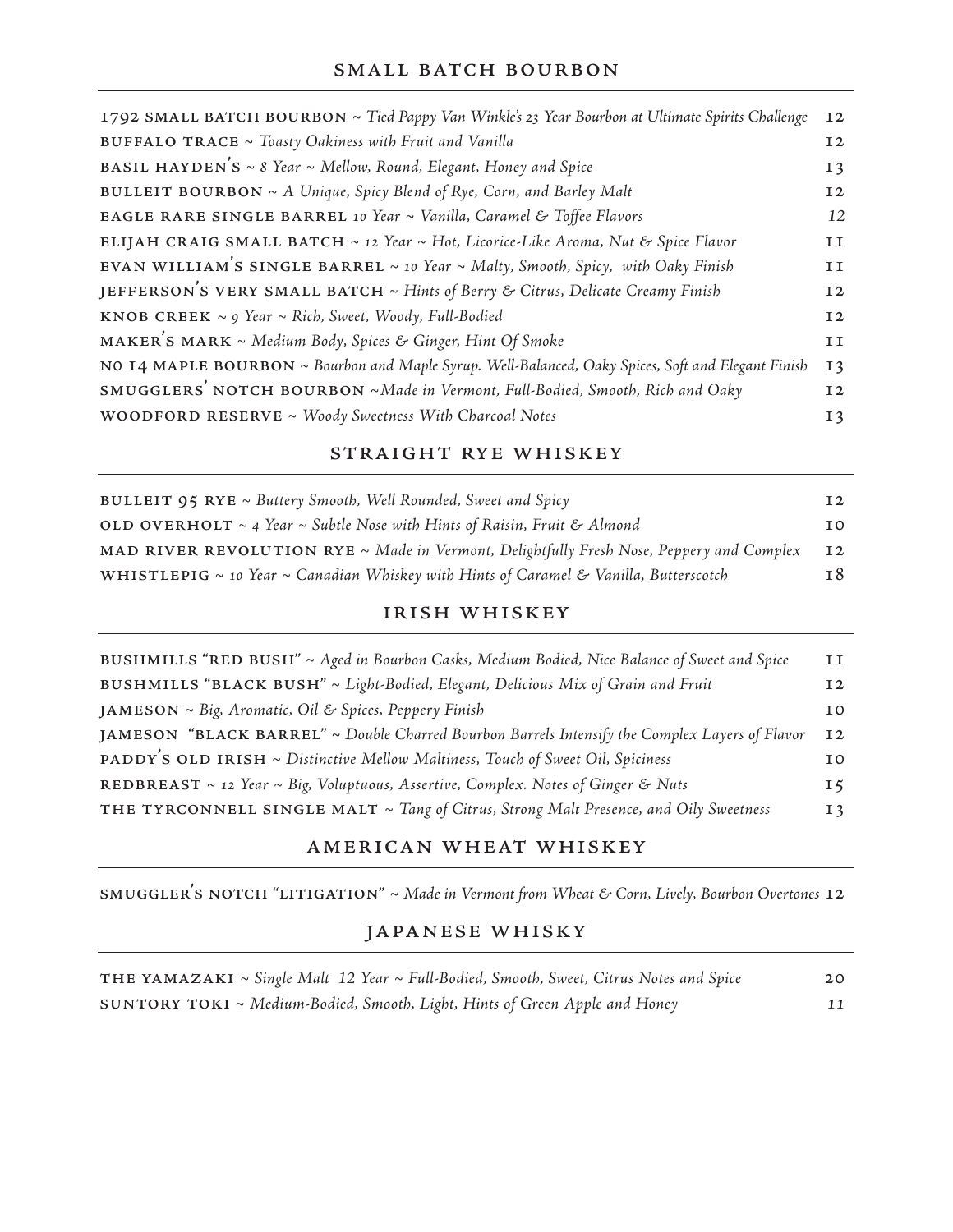Beers and Ales

## vermont brews on tap

queen city yorkshire porter 9 Rich, Full-Bodied and Well-Balanced, Smooth

burlington beer future glow ipa 9 New England Style  $\sim$  Hazy, Unfiltered, Juicy

queen city hefeweizen 9 German-Style Wheat Beer ~ Unfiltered, Refreshing with Notes of Banana and Clove

#### domestic and imported bottles

bud light 6

Light American Lager; Light and Easy to Drink ~ Missouri

budweiser 6 American Lager; Crisp, Clean & Refreshing - Easy to Drink ~ Missouri

corona 6 American Style Lager; Flavors of Husk-Cooked Corn & Light Sweetness ~ Mexico

guinness 6 Irish Dry Stout; Roasted Malts, Coffee, Chocolate & Mild Smoked Flavors ~ Ireland

heineken 6 Euro Pale Lager; Upfront Grain Flavor has an Underlying Malt  $\sim$  The Netherlands

stella artois 6 European Pale Lager; Clean & Light with Grain Husk & Mild Malt Sweetness ~ Belgium

#### non-alcoholic brews

bitburger drive non-alcoholic 6 Light, Crisp, Golden Non-Alcoholic Brew ~ Germany

kaliber non-alcoholic 6 Light, Amber Non-Alcoholic Brew ~ Ireland

töst non-alcoholic sparkling beverage 7 Refreshingly Dry, Sparkling Beverage. Excellent on its Own or with Food ~ New York

#### bottled craft brews

#### 14th star brewing maple breakfast stout 9

16 oz pounder can. Very Smooth and Drinkable with Lightly Roasted Malts, Enjoyable any Time of Day ~ Vermont

ayinger celebrator doppelbock 9 A Classic World-Class, Bavarian Double Bock Beer Creamy Smooth, Deep, Rich Malts ~ Germany

ayinger jahrhundert bier 9 500 ml europounder. Superb Traditional Dortmunder. A Bavarian Lager with Nice Maltiness ~ Germany

drop-in brewing heart of lothian scottish ale 8  $Rich, Complex, Perfectly Balanced, Smooth, Sweet and Malty ~ Vermont$ 

long trail brewing long trail ale 6 A German Style Altbier; Caramel Colored and Light Taste with Well-Balanced Hops ~ Vermont

long trail brewing green blaze india pale ale 6 Bitter and Hoppy with a Sharp Bite over a Solid Malt Base. Unfiltered  $\sim$  Vermont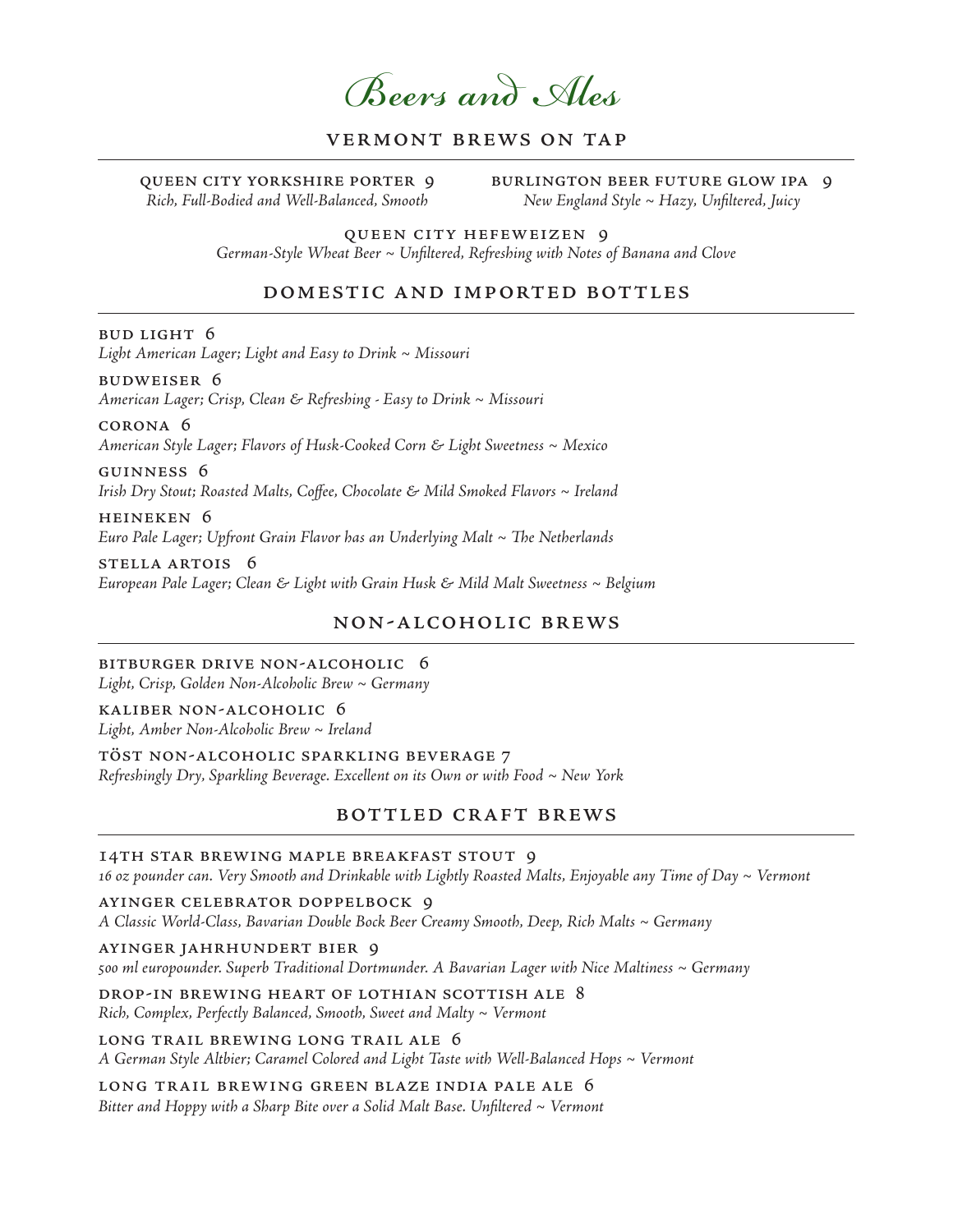## $BOTTLED CRAFT BREWS ~ *Continued*$

#### lost nation vermont pilsner 8

Crisp, Clean, Easy-Drinking with a Full, Balanced Hop Finish. Unfiltered ~ Vermont

#### rock art limited access double ipa 8

16 oz tallboy can. American Imperial IPA; Golden Orange Color, Herbal and Resinous, Hints of Pine and Grass ~ Vermont

#### shed brewery mountain ale 7

English-Style Strong Brown Ale with Great Malt Depth Drinks Like a Session Beer ~ Vermont

switchback brewing slo-fermented brown ale 7 Chestnut Brown, Rich and Full with Roast and Caramel Malt, with Hop Undertones  $\sim$  Vermont

the alchemist heady topper double ipa 10 An Unfiltered Full-Flavored Rich Malty Sweetness with Bold Hops Signature, and a Roasty Finish ~ Vermont

von trapp brewing dunkel lager 7  $Rich, Malty$  Dark Lager  $\sim$  Vermont

von trapp brewing vienna lager 7 A Traditional Vienna Lager; Clear Copper Color, Distinctive Authentic Taste ~ Vermont

zero gravity green state lager 7 Munich-Style Helles Lager; Light, Medium-Bodied, Smooth, Clean, Crisp ~ Vermont

#### bottle conditioned belgian ales

#### BREWERY OMMEGANG  $\sim$  COOPERSTOWN, NEW YORK

brut ipa 9

6.5% ABV ~ Pale, Hoppy, Crystal-Clear with a Crisp, Dry Finish ~ 12  $oz$ 

rare vos 7 6.5% ABV ~ Spicy And Refreshing Amber Ale ~ 12 0Z

three philosophers quadrupel 18 9.8% ABV ~ Very Complex, Full Bodied, Rich & Malty ~ 750 ML

#### sour ales

#### LONG TRAIL BREWING CRANBERRY GOSE ALE 7

A Ruby-Colored, German Style, Wheat Beer, Freshly Pressed Cranberries ~ Refreshingly Sour & Tart ~ Vermont

hermit thrush brewery "party guy" ale 8 16 oz pounder. The Small Beer of a Partigyle, Kettle-Soured  $\sim$  Vermont

## hard cider & hard ginger beer

crabbie's ginger beer 8 Alcoholic Ginger Beer with Spicey, Sweet and Refreshing  $\sim$  Scotland

stowe cider high & dry super dry cider 9 Crisp, Clean, Bone Dry, and Naturally Gluten-Free ~Vermont

stowe cider "tuned up" hazey cider with cranberry & orange 9 Freshly Pressed, Hazy, Semi Sweet and Naturally Gluten-Free ~ Vermont

shacksbury shacksbury dry cider 9 Light, Crisp, Dry, Complex, Low Sugar, and Naturally Gluten-Free  $\sim$  Vermont